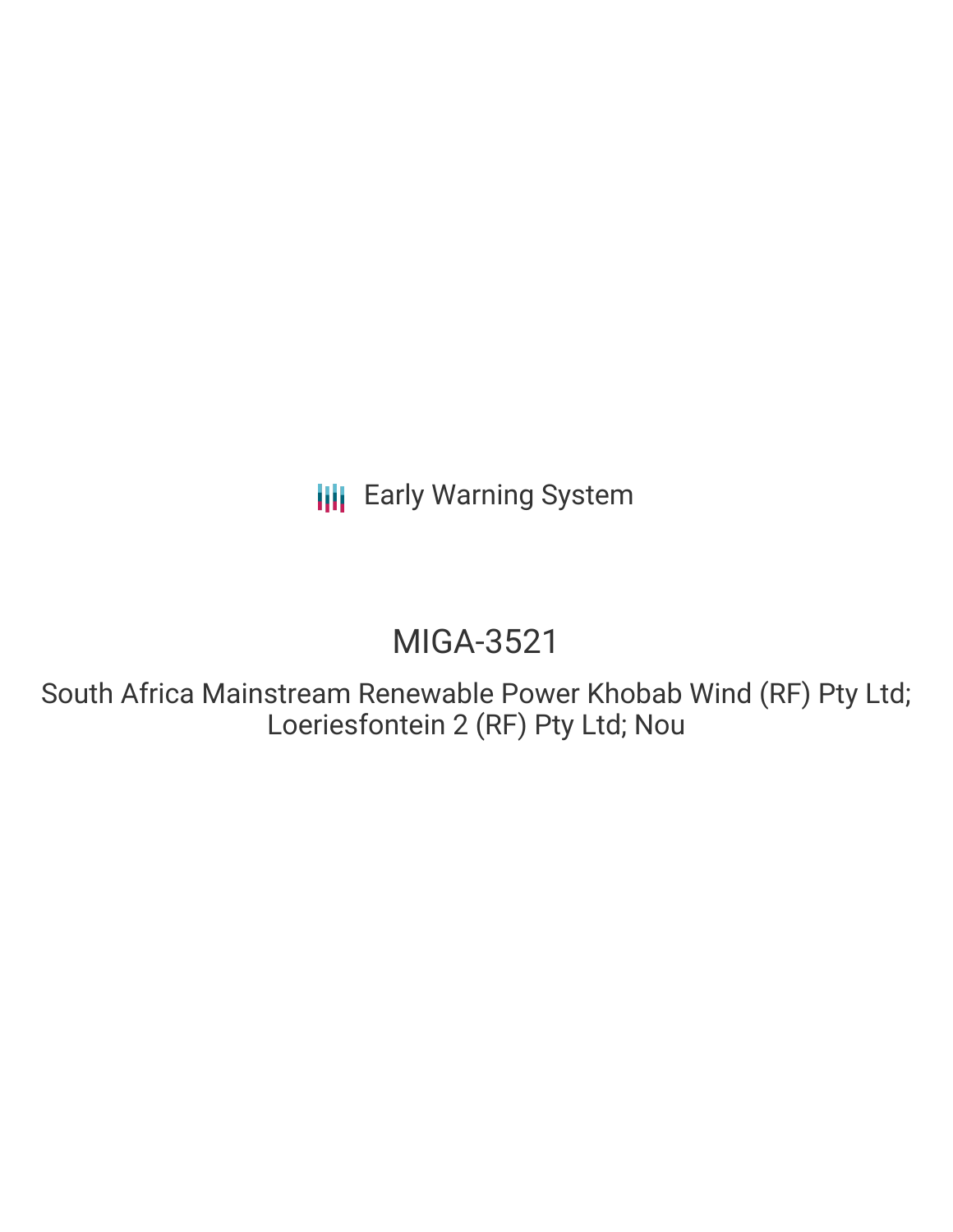

#### **Quick Facts**

| <b>Countries</b>               | South Africa                                    |
|--------------------------------|-------------------------------------------------|
| <b>Financial Institutions</b>  | Multilateral Investment Guarantee Agency (MIGA) |
| <b>Status</b>                  | Proposed                                        |
| <b>Bank Risk Rating</b>        | A                                               |
| <b>Voting Date</b>             | 2016-12-22                                      |
| <b>Borrower</b>                | Lekela Power B.V.                               |
| <b>Sectors</b>                 | Hydropower                                      |
| <b>Investment Type(s)</b>      | Equity                                          |
| <b>Investment Amount (USD)</b> | \$137.00 million                                |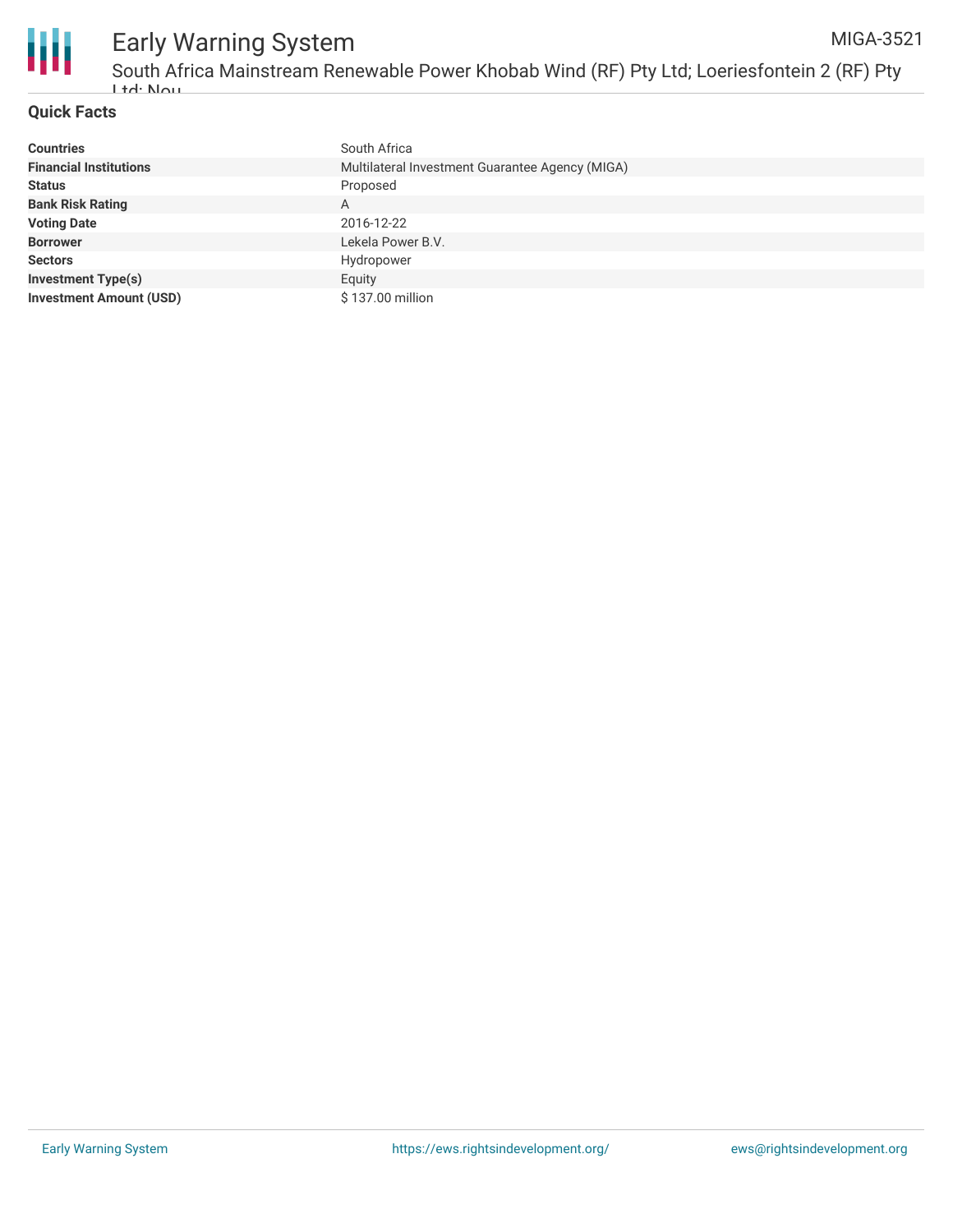

### **Project Description**

This summary covers equity and shareholder loan investments by Lekela Power B.V. (Lekela) in five wind farm projects (the "Projects") in the Northern and Western Cape Provinces in South Africa. The investor has applied for a MIGA guarantee for equity and shareholder loan investments of total up to \$36.5 million and \$109.5 million, respectively, for a period of up to 20 years against the risk of expropriation, transfer restriction, breach of contract, and war and civil disturbance. The proposed projects consist of the construction, ownership, operation and maintenance of five wind energy generating facilities with capacity ranging from 81MW to 140MW. The electricity output will be sold to Eskom SOC under a 20 year power purchase agreement. The projects were awarded under Round 3 and Round 4 of the South African Renewable Energy Independent Power Producers Procurement program (REIPPP).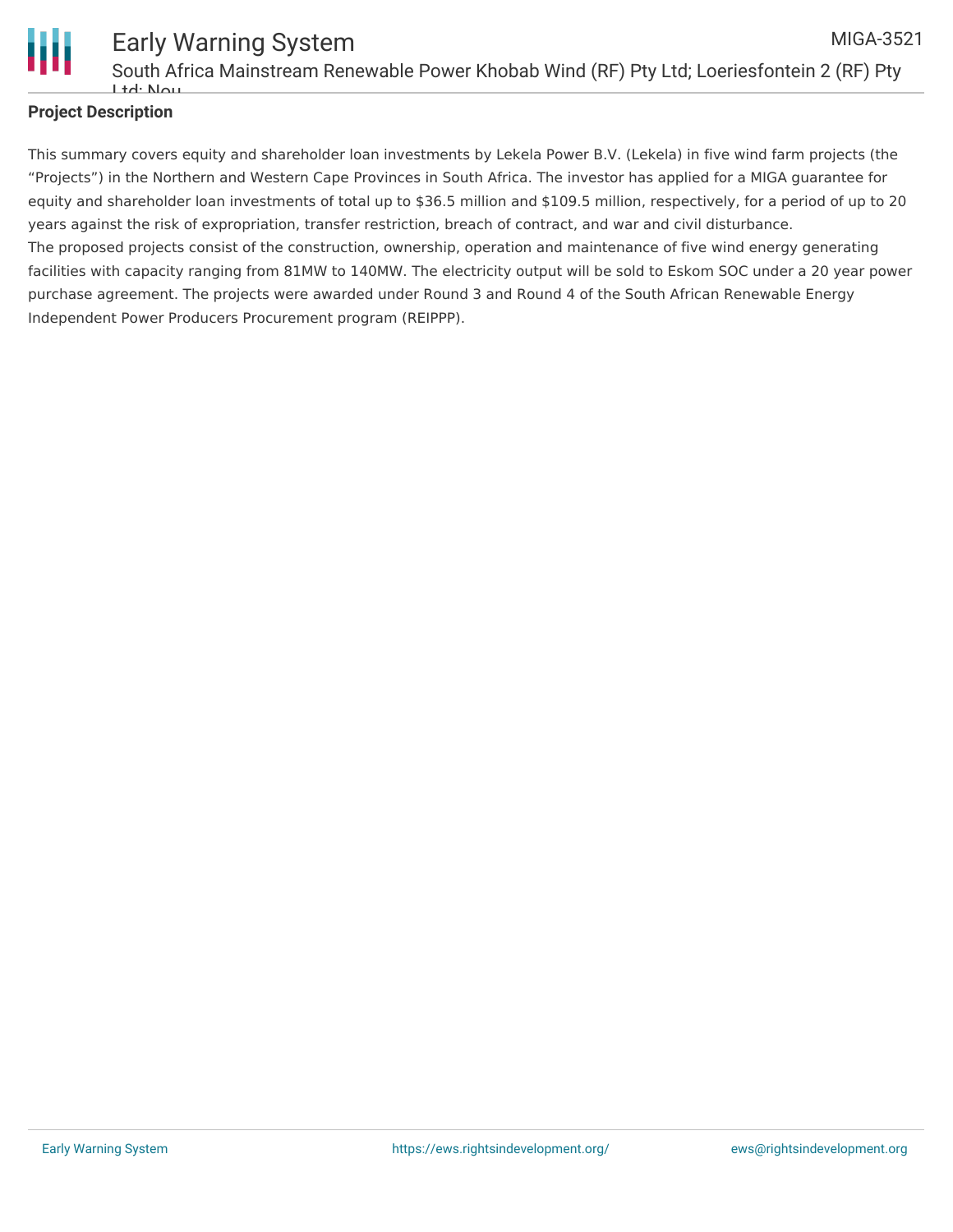

## Early Warning System

#### **Investment Description**

Multilateral Investment Guarantee Agency (MIGA)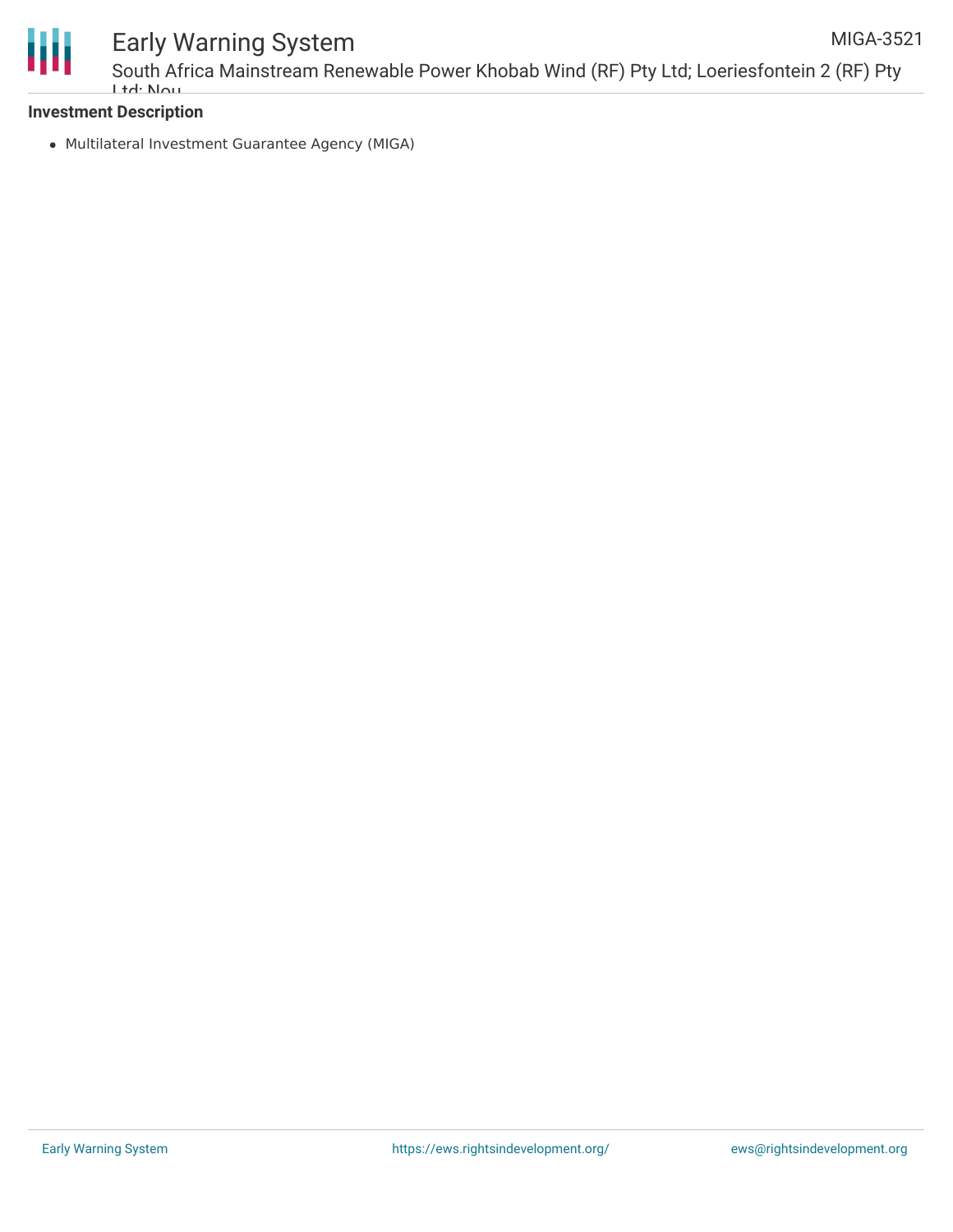

#### **Contact Information**

ACCOUNTABILITY MECHANISM OF MIGA

The Compliance Advisor Ombudsman (CAO) is the independent complaint mechanism and fact-finding body for people who believe they are likely to be, or have been, adversely affected by an IFC or MIGA- financed project. If you submit a complaint to the CAO, they may assist you in resolving a dispute with the company and/or investigate to assess whether the IFC is following its own policies and procedures for preventing harm to people or the environment. If you want to submit a complaint electronically, you can email the CAO at CAO@worldbankgroup.org. You can learn more about the CAO and how to file a complaint at http://www.cao-ombudsman.org/